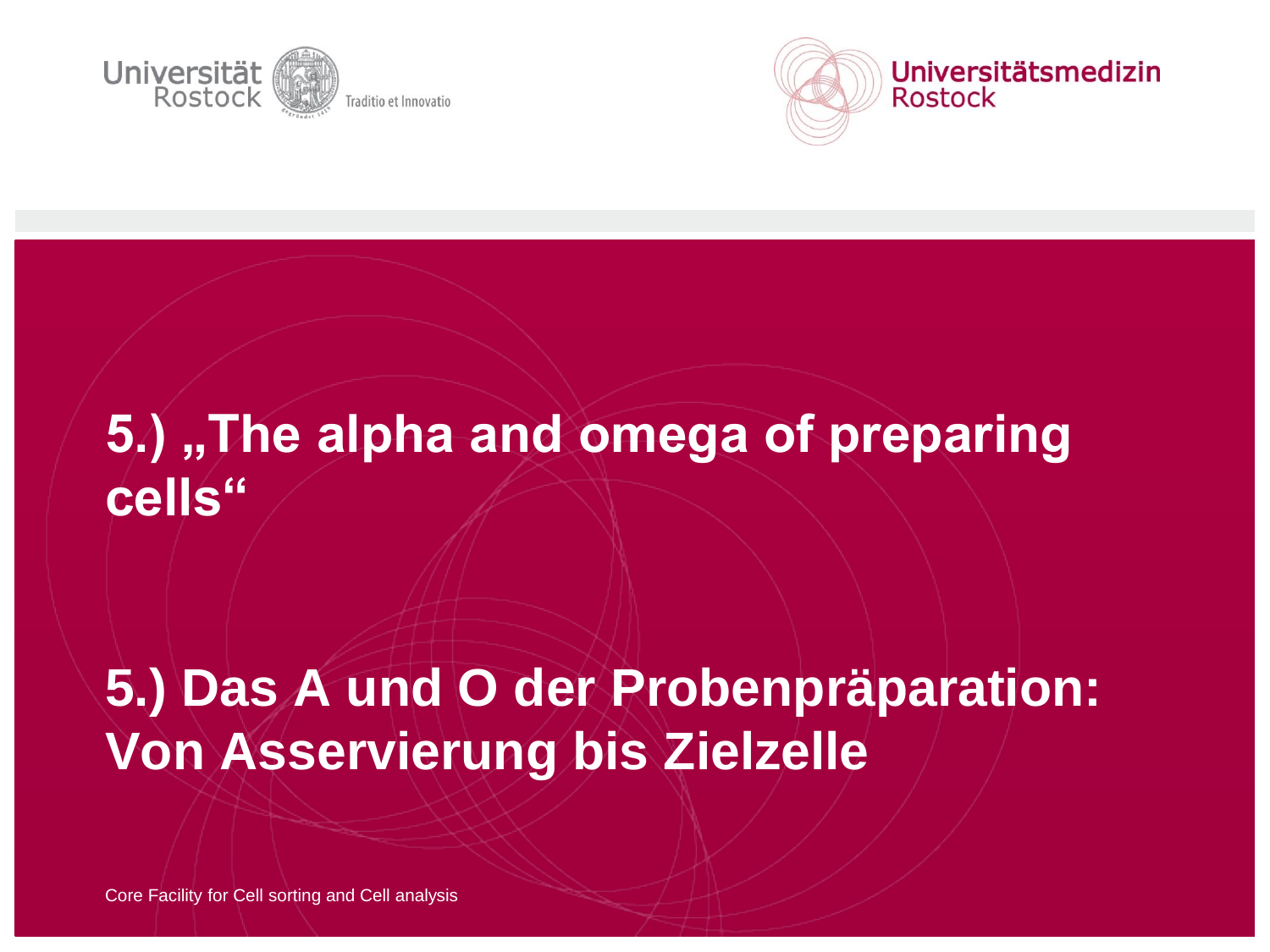# Flow cytometry needs single cells

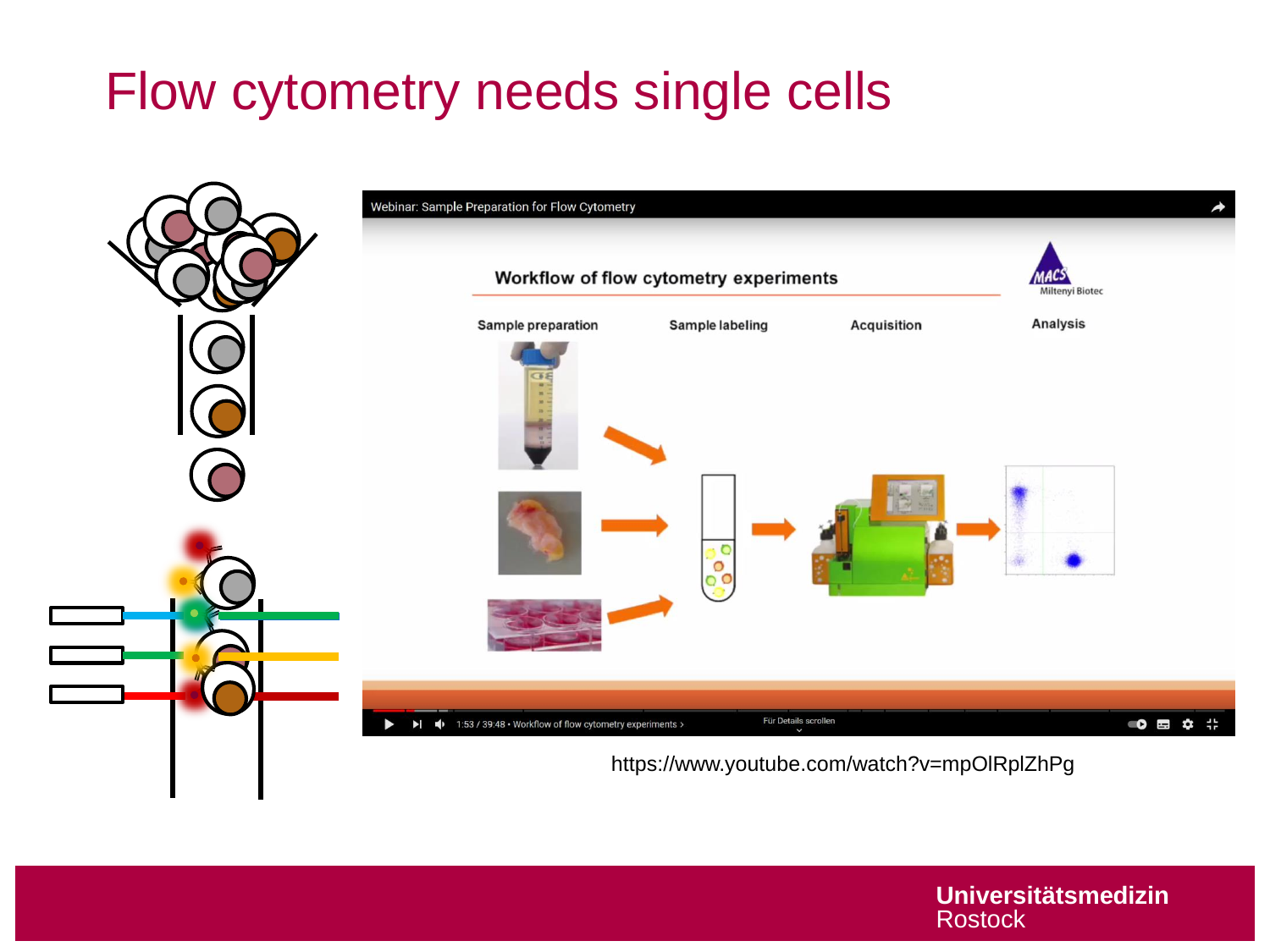# sample preparation



- better sample preparation leads to better results and easy data analysis
- standard procedure:
	- trypsinize cells or lyse blood
	- wash with cell stain buffer (1x PBS 1-2% BSA, 2mM EDTA,  $2mM$  NaN<sub>3</sub>
	- stain and measure
- changing BSA and/or EDTA conc. might reduce doublets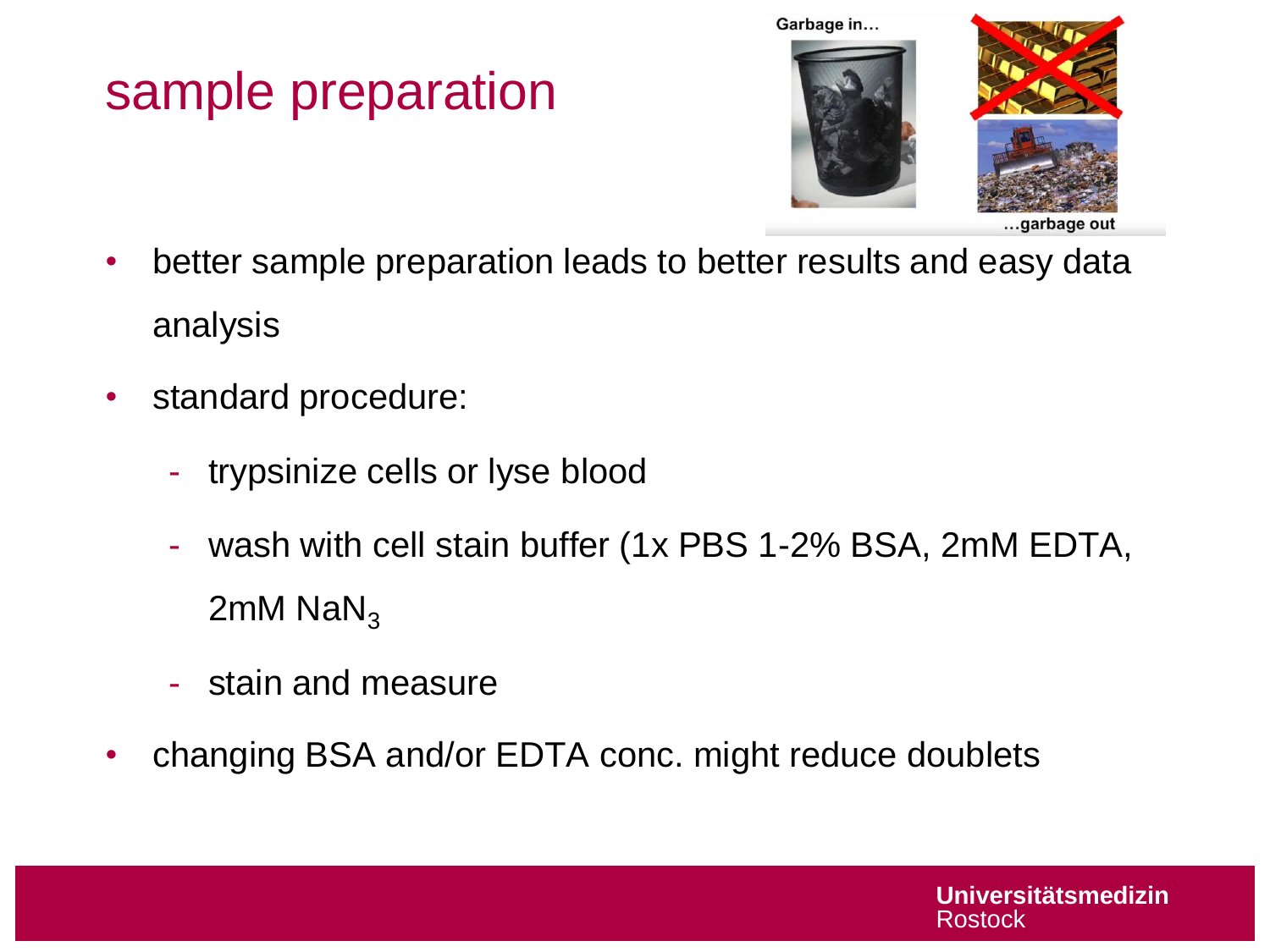# sample preparation – lysing blood

Webinar: Sample Preparation for Flow Cytometry

#### **Preparation of blood**





https://www.youtube.com/watch?v=mpOlRplZhPg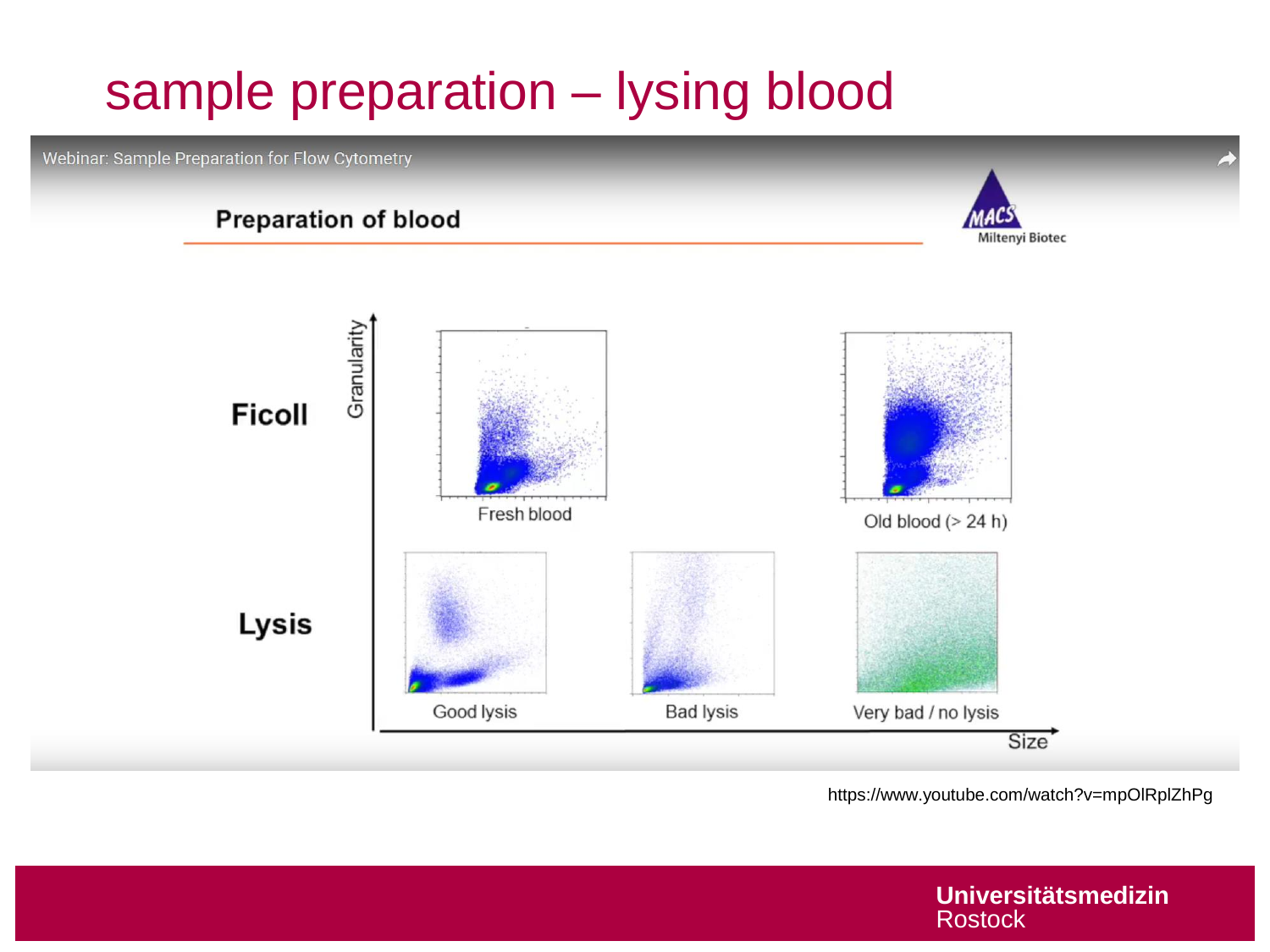# **sample preparation - tissues**



https://www.flowmetric.com/cytometry-blog/sample-preparation-for-flow-cytometry

- complex enzymatic digestion needed
- goal: single cells with >50% vitality and intact epitopes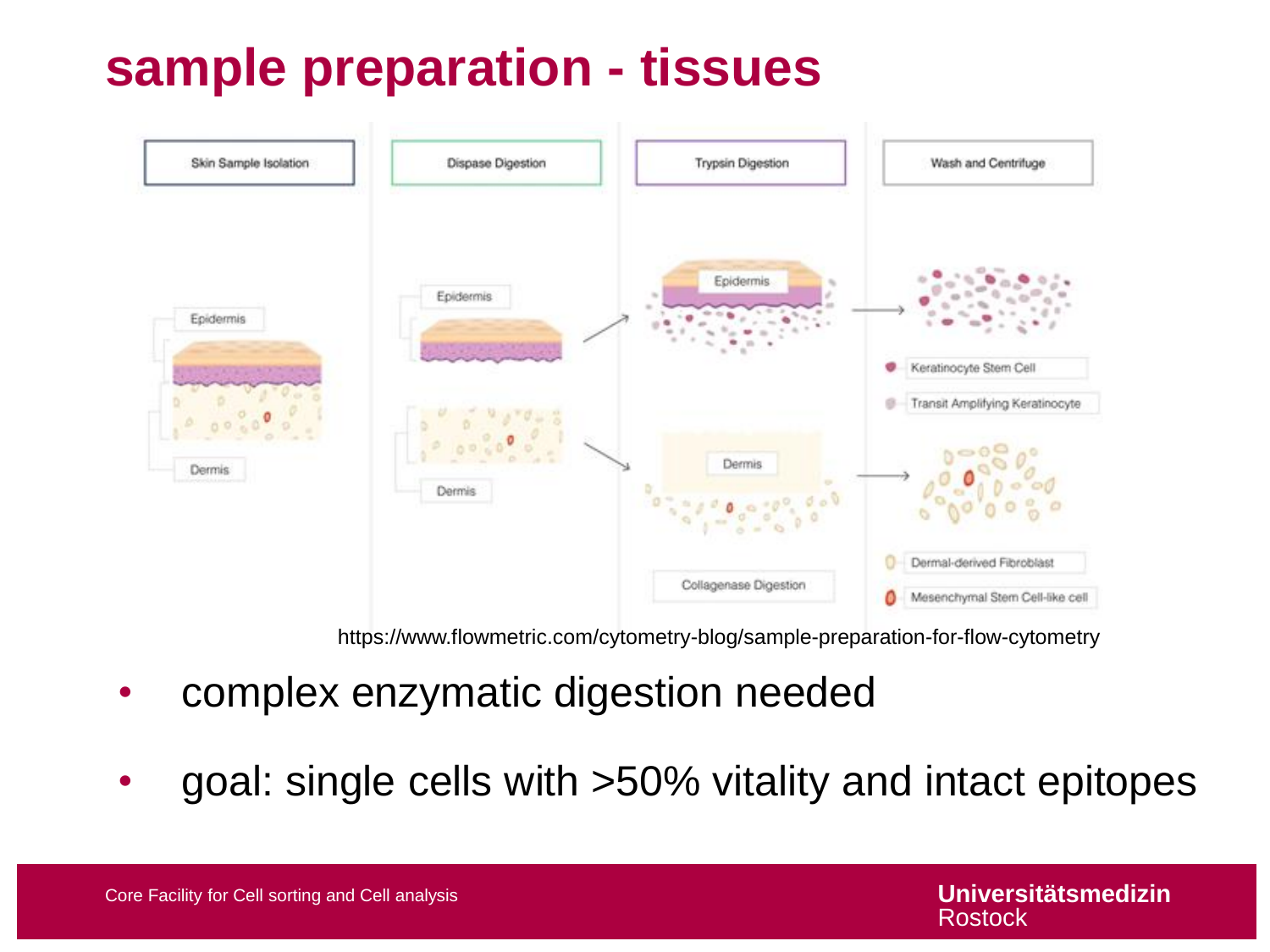#### sample preparation - enzymatic digestion



NECDS (non-enzymatic cell dissociation solution): detachment of primary cells, EDTA based

TrypLE (Gibco): animal origin-free, recombinant enzymes for dissociating adherent mammalian cells  $\rightarrow$  replaces trypsin, superior performances Liberase (Merck): Kollagenase I / II + Thermolysin (Protease) Accutase: animal origin-free, proteolytisch und kollagenolytisch CD133 – prominin-1 HSC,CSC marker

Human primary glioblastom cells

Human primary glioblastom cells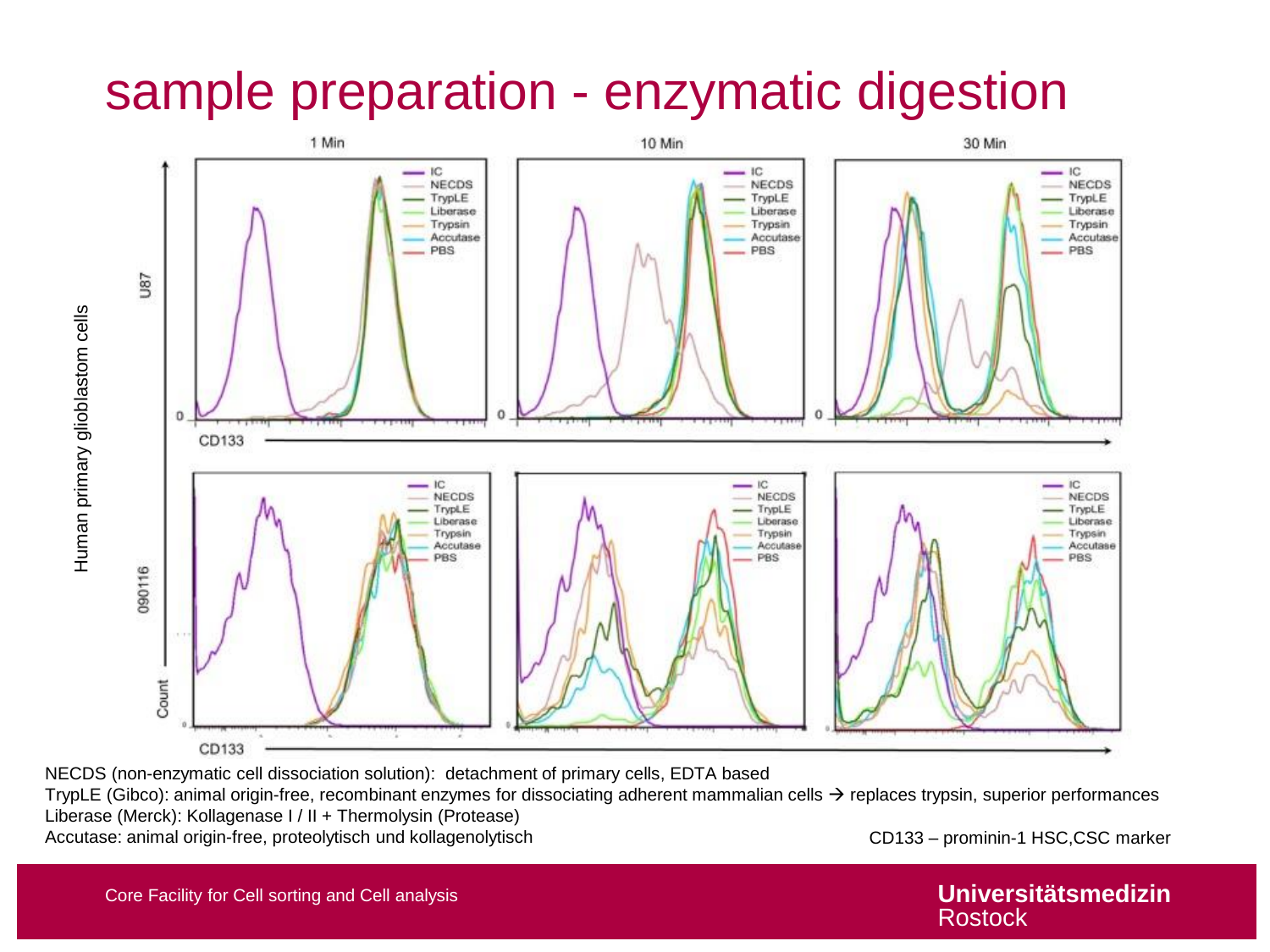### enzymatic vs. mechanical dissoziation



- Single cell suspension
- Method of harvest: trypsin, accutase, EDTA  $\rightarrow$  crucial for successful staining



Core Facility for Cell sorting and Cell analysis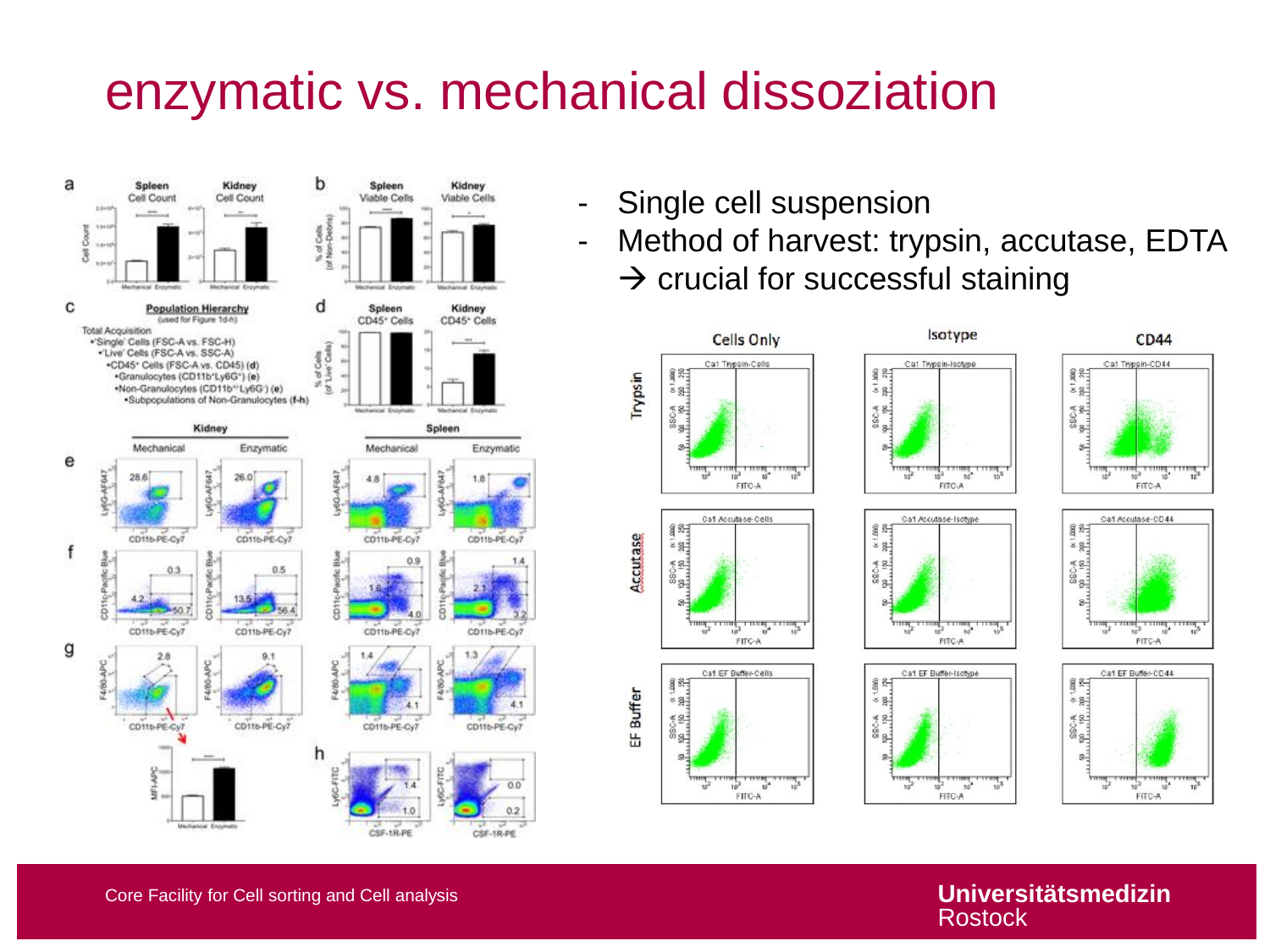# fixation of cells

- fixation BEFORE staining epitope alteration
- GFP, PerCP, fluorescence loss after fixation (APC-Cy7< APC-H7)
- fixation AFTER staining fluorophore stability
- but pSTAT needs methanol demasking

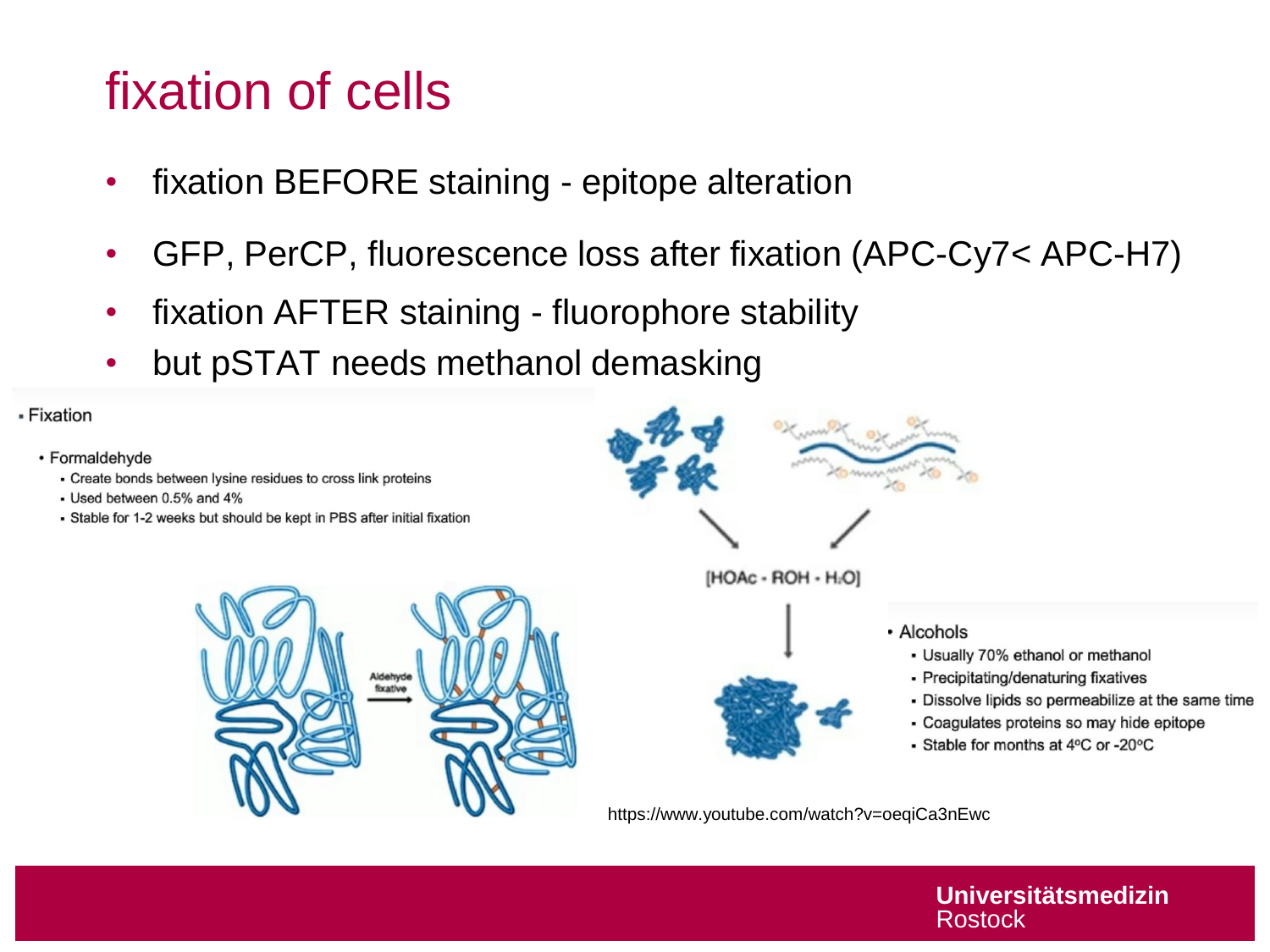### what to consider - surface staining

- coaggulant e.g. EDTA, Heparin interfere with some epitopes
- check enzyme activity and whether targets are "nibbled off"
- Ficoll and RBC Lysis buffer also interfere with surface epitopes
- blocking of Fc receptors when working with PBMCs or any other cell types who express FcR
	- exception: Fc-staining on monocytes, Ig-staining on B cells
- in case of fixation: check tandem fixability
- stimulation reduces or increases expression?  $\rightarrow$  PMA/Iono causes internalization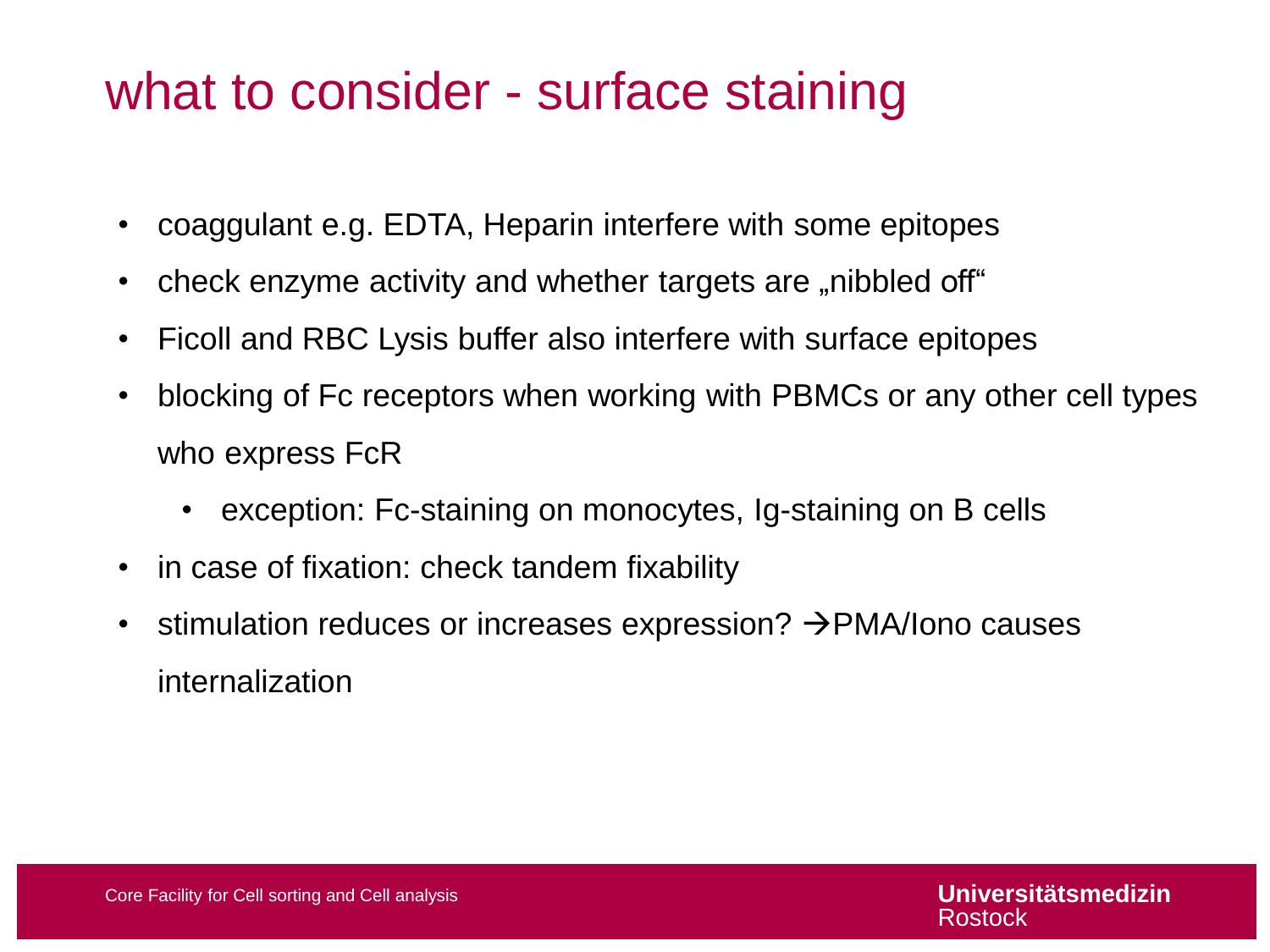### what to consider - intracellular staining

- also block intracellularly
- dilute antibodies in perm buffer when perm buffer is saponin (o.a.) based (reversible)
- use bright fluorophors (background/autofluorescence increases always)
- use (FMO) controls



https://www.biolegend.com/en-us/blog/fix-now-fix-later-considerations-for-the-use-ofparaformaldehyde-fixation-in-flow-cytometry

Unbound antibodies are trapped in the cells in the case of intracellular staining

The surface antigen is getting internalized

•Wash the cells adequately after each antibody incubation step and include Tween or Triton X in wash buffers.

•Perform all protocol steps at 4°C and use ice cold reagents. We recommend you permeablize on ice.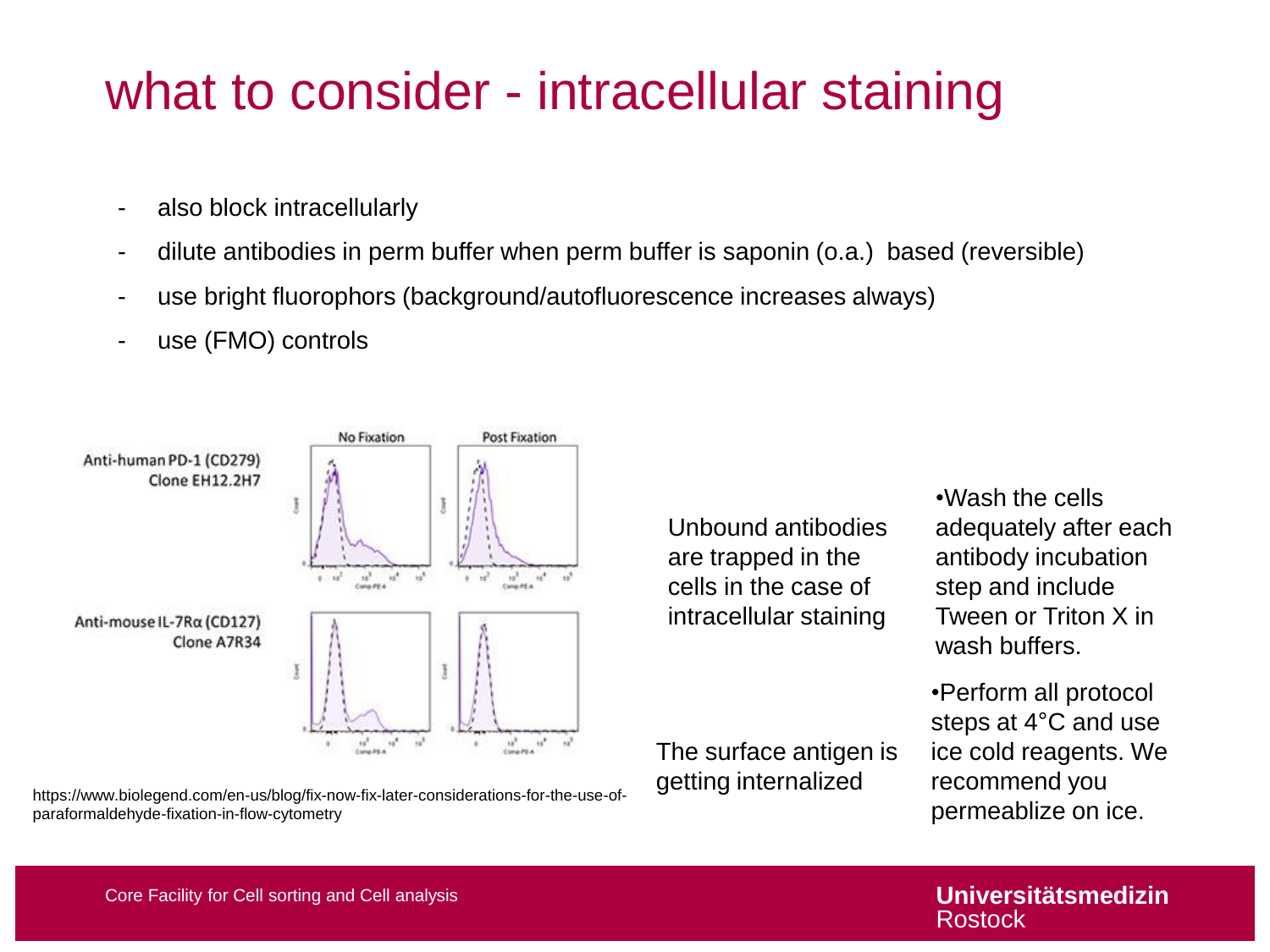# TAKE Home Message

- the better the preparation and protocol of your samples
- the better results/analysis you get
- coaggulants, Ficoll, lysis buffer, enzymes, fixation buffer interfere with epitopes and reduce signal
- in multi-colour panels optimization towards high signal, low doublets, high viability is the goal!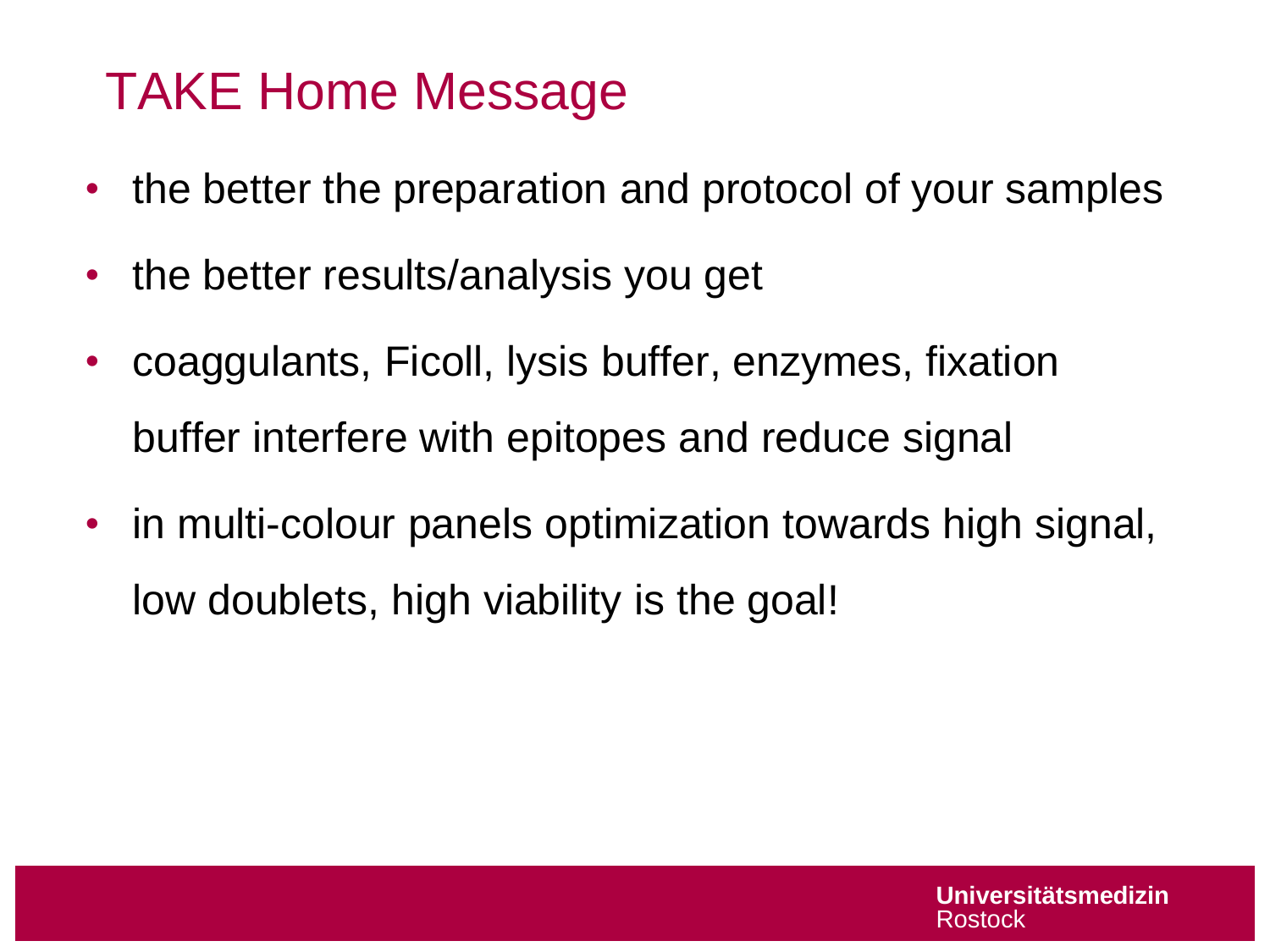



#### Thank you for your attention.

# Next topic (6th July): "The golden rules of panel design"

Nächstes Mal (am 6. Juli): "Die goldenen Regeln des Paneldesigns"